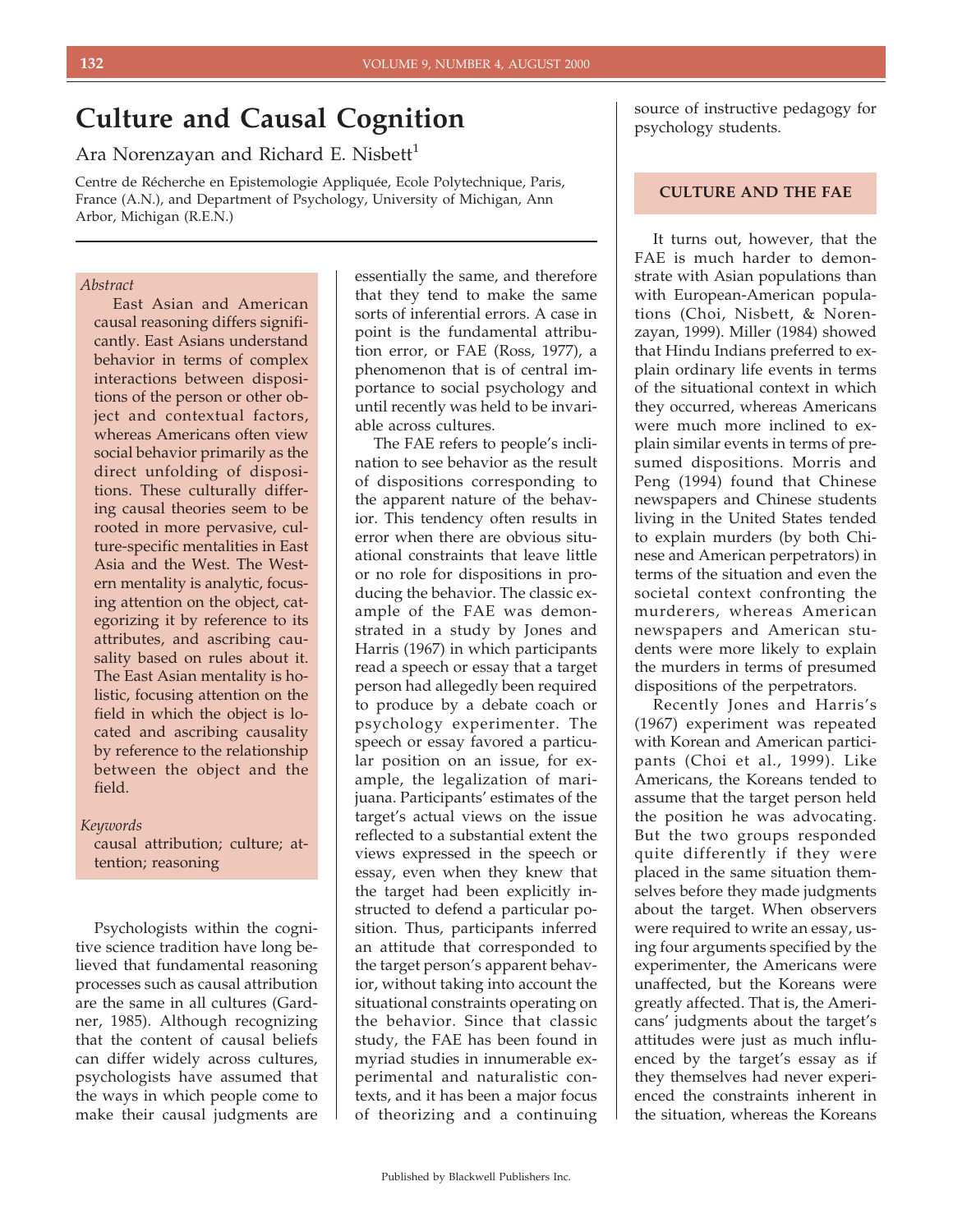almost never inferred that the target person had the attitude expressed in the essay.

This is not to say that Asians do not use dispositions in causal analysis or are not occasionally susceptible to the FAE. Growing evidence indicates that when situational cues are not salient, Asians rely on dispositions or manifest the FAE to the same extent as Westerners (Choi et al., 1999; Norenzayan, Choi, & Nisbett, 1999). The cultural difference seems to originate primarily from a stronger East Asian tendency to recognize the causal power of situations.

The cultural differences in the FAE seem to be supported by different folk theories about the causes of human behavior. In one study (Norenzayan et al., 1999), we asked participants how much they agreed with paragraph descriptions of three different philosophies about why people behave as they do: (a) a strongly dispositionist philosophy holding that "how people behave is mostly determined by their personality," (b) a strongly situationist view holding that behavior "is mostly determined by the situation" in which people find themselves, and (c) an interactionist view holding that behavior "is always jointly determined by personality and the situation." Korean and American participants endorsed the first position to the same degree, but Koreans endorsed the situationist and interactionist views more strongly than did Americans.

These causal theories are consistent with cultural conceptions of personality as well. In the same study (Norenzayan et al., 1999), we administered a scale designed to measure agreement with two different theories of personality: entity theory, or the belief that behavior is due to relatively fixed dispositions such as traits, intelligence, and moral character, and incremental theory, or the belief

that behavior is conditioned on the situation and that any relevant dispositions are subject to change (Dweck, Hong, & Chiu, 1993). Koreans for the most part rejected entity theory, whereas Americans were equally likely to endorse entity theory and incremental theory.

# **ANALYTIC VERSUS HOLISTIC COGNITION**

The cultural differences in causal cognition go beyond interpretations of human behavior. Morris and Peng (1994) showed cartoons of an individual fish moving in a variety of configurations in relation to a group of fish and asked participants why they thought the actions had occurred. Chinese participants were inclined to attribute the behavior of the individual fish to factors external to the fish (i.e., the group), whereas American participants were more inclined to attribute the behavior of the fish to internal factors. In studies by Peng and Nisbett (reported in Nisbett, Peng, Choi, & Norenzayan, in press), Chinese participants were shown to interpret even the behavior of schematically drawn, ambiguous physical events—such as a round object dropping through a surface and returning to the surface—as being due to the relation between the object and the presumed medium (e.g., water), whereas Americans tended to interpret the behavior as being due to the properties of the object alone.

# **The Intellectual Histories of East Asia and Europe**

Why should Asians and Americans perceive causality so differently? Scholars in many fields, including ethnography, history, and philosophy of science, hold that, at least since the 6th century B.C.,

there has been a very different intellectual tradition in the West than in the East (especially China and those cultures, like the Korean and Japanese, that were heavily influenced by China; Nisbett et al., in press). The ancient Greeks had an *analytic* stance: The focus was on categorizing the object with reference to its attributes and explaining its behavior using rules about its category memberships. The ancient Chinese had a *holistic* stance, meaning that there was an orientation toward the field in which the object was found and a tendency to explain the behavior of the object in terms of its relations with the field.

In support of these propositions, there is substantial evidence that early Greek and Chinese science and mathematics were quite different in their strengths and weaknesses. Greek science looked for universal rules to explain events and was concerned with categorizing objects with respect to their essences. Chinese science (some people would say it was a technology only, though a technology vastly superior to that of the Greeks) was more pragmatic and concrete and was not concerned with foundations or universal laws. The difference between the Greek and Chinese orientations is well captured by Aristotle's physics, which explained the behavior of an object without reference to the field in which it occurs. Thus, a stone sinks into water because it has the property of gravity, and a piece of wood floats because it has the property of levity. In contrast, the principle that events always occur in some context or field of forces was understood early on in China.

Some writers have suggested that the mentality of East Asians remains more holistic than that of Westerners (e.g., Nakamura, 1960/ 1988). Thus, modern East Asian laypeople, like the ancient Chinese intelligentsia, are attuned to the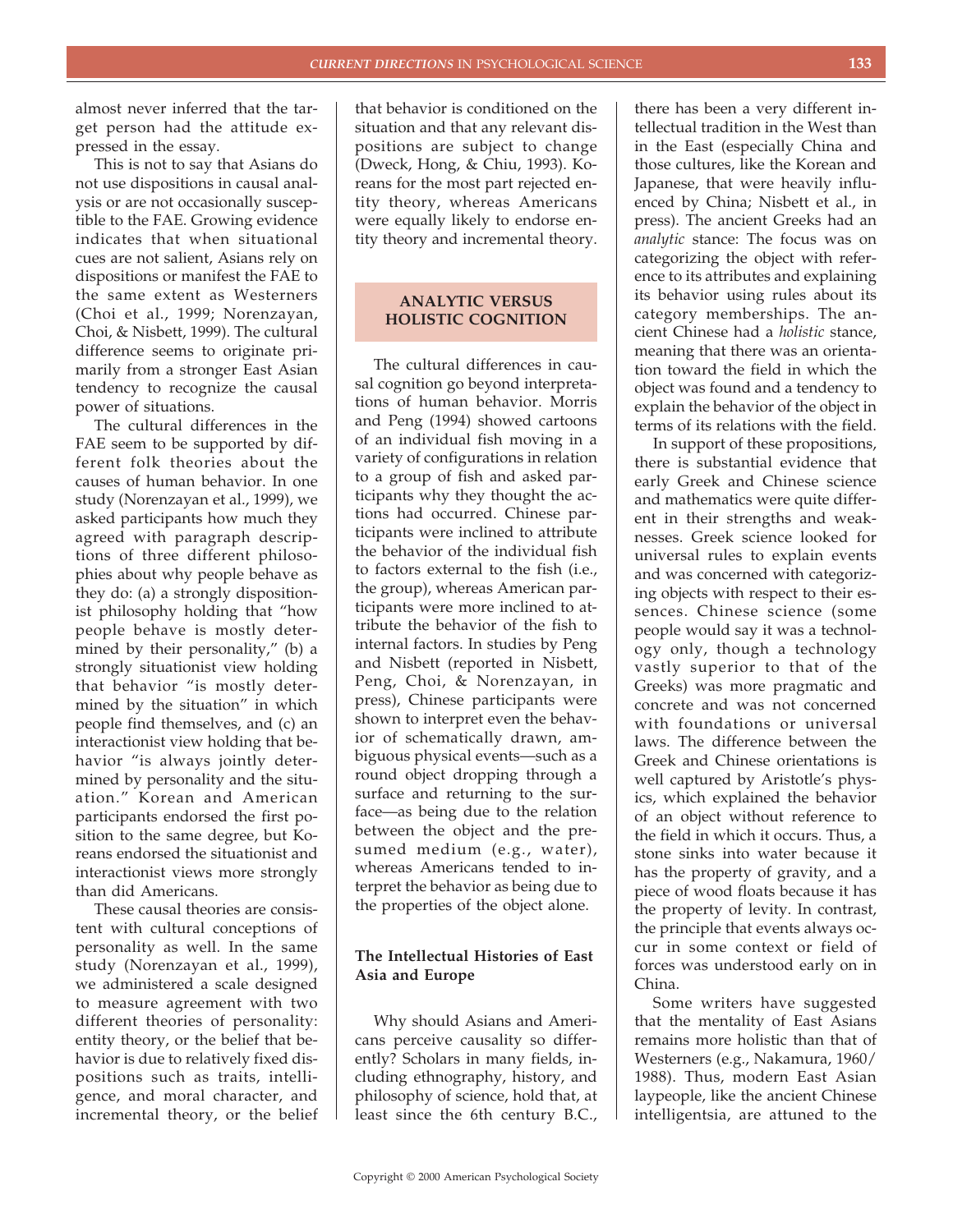field and the overall context in determining events. Western civilization was profoundly shaped by ancient Greece, so one would expect the Greek intellectual stance of object focus to be widespread in the West.

# **Attention to the Field Versus the Object**

If East Asians tend to believe that causality lies in the field, they would be expected to attend to the field. If Westerners are more inclined to believe that causality inheres in the object, they might be expected to pay relatively more attention to the object than to the field. There is substantial evidence that this is the case.

Attention to the field as a whole on the part of East Asians suggests that they might find it relatively difficult to separate the object from the field. This notion rests on the concept of *field dependence* (Witkin, Dyk, Faterson, Goodenough, & Karp, 1974). Field dependence refers to a relative difficulty in separating objects from the context in which they are located. One way of measuring field dependence is by means of the rod-and-frame test. In this test, participants look into a long rectangular box at the end of which is a rod. The rod and the box frame can be rotated independently of one another, and participants are asked to state when the rod is vertical. Field dependence is indicated by the extent to which the orientation of the frame influences judgments of the verticality of the rod. The judgments of East Asian (mostly Chinese) participants have been shown to be more field dependent than those of American participants (Ji, Peng, & Nisbett, in press).

In a direct test of whether East Asians pay more attention to the field than Westerners do (Masuda & Nisbett, 1999), Japanese and

American participants saw underwater scenes that included one or more *focal* fish (i.e., fish that were larger and faster moving than other objects in the scene) among many other objects, including smaller fish, small animals, plants, rocks, and coral. When asked to recall what they had just viewed, the Japanese and American participants reported equivalent amounts of detail about the focal fish, but the Japanese reported far more detail about almost everything else in the background and made many more references to interactions between focal fish and background objects. After watching the scenes, the participants were shown a focal fish either on the original background or on a new one. The ability of the Japanese to recognize a particular focal fish was impaired if the fish was shown on the "wrong" background. Americans' recognition was uninfluenced by this manipulation.

# **ORIGINS OF THE CULTURAL DIFFERENCE IN CAUSAL COGNITION**

Most of the cross-cultural comparisons we have reviewed compared participants who were highly similar with respect to key demographic variables, namely, age, gender, socioeconomic status, and educational level. Differences in cognitive abilities were controlled for or ruled out as potential explanations for the data in studies involving a task (e.g., the rod-andframe test) that might be affected by such abilities. Moreover, the predicted differences emerged regardless of whether the East Asians were tested in their native languages in East Asian countries or tested in English in the United States. Thus, the lack of obvious alternative explanations, combined with positive evidence from intel-

lectual history and the convergence of the data across a diverse set of studies (conducted in laboratory as well as naturalistic contexts), points to culturally shared causal theories as the most likely explanation for the group differences.

But why might ancient societies have differed in the causal theories they produced and passed down to their contemporary successor cultures? Attempts to answer such questions must, of course, be highly speculative because they involve complex historical and sociological issues. Elsewhere, we have summarized the views of scholars who have suggested that fundamental differences between societies may result from ecological and economic factors (Nisbett et al., in press). In China, people engaged in intensive farming many centuries before Europeans did. Farmers need to be cooperative with one another, and their societies tend to be collectivist in nature. A focus on the social field may generalize to a holistic understanding of the world. Greece is a land where the mountains descend to the sea and large-scale agriculture is not possible. People earned a living by keeping animals, fishing, and trading. These occupations do not require so much intensive cooperation, and the Greeks were in fact highly individualistic. Individualism in turn encourages attending only to the object and one's goals with regard to it. The social field can be ignored with relative impunity, and causal perception can focus, often mistakenly, solely on the object. We speculate that contemporary societies continue to display these mentalities because the social psychological factors that gave rise to them persist to this day.

Several findings by Witkin and his colleagues (e.g., Witkin et al., 1974), at different levels of analysis, support this historical argument that holistic and analytic cognition originated in collectivist and indi